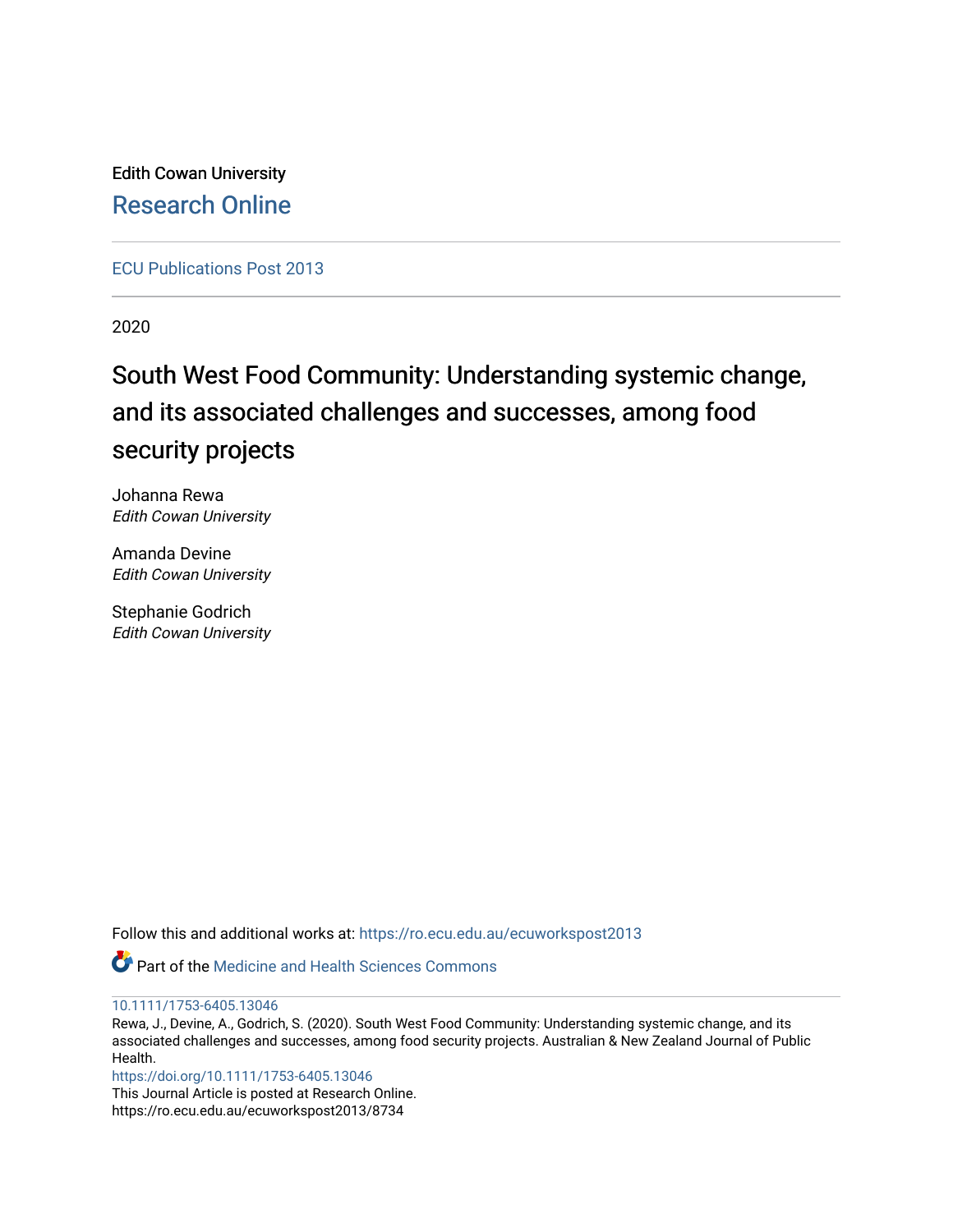# **South West Food Community: understanding systemic change, and its associated challenges and successes, among food security projects**

**Johanna Rewa,1 Amanda Devine,1 Stephanie Godrich1**

ood security is defined as having<br>physical, social and economic access<br>to nutritious food to live a healthy<br>life.<sup>1</sup> It is a 'wicked', complex, multifactorial ood security is defined as having physical, social and economic access to nutritious food to live a healthy problem with no clear solution.2,3 Food security is typically described as having four pillars: food availability, access, utilisation and stability.4 Food availability relates to price, quality, variety and promotion of food.5,6 Food access determinants include social support, transport, mobility and food being geographically and financially accessible to households.7,8 Food utilisation relates to food storage and handling, preparation and cooking, and is influenced by taste preferences, nutrition knowledge, cooking skills and time.5,9 The stability pillar relates to stability of the availability, access and utilisation pillars.

#### *Food security in an Australian context*

In Australia, food security can be difficult to achieve, with the national food insecurity prevalence reportedly 4%;<sup>10</sup> however, research suggests the prevalence could be as high as one-third (36%).<sup>11</sup> Certain groups are particularly vulnerable, such as younger Australians (i.e. 25–34-year-olds), those with lower educational attainment and divorced or separated individuals, with the issue being experienced well beyond very low-income households.11,12 In rural and remote areas, food supply is varied and inconsistent. The cost of healthy food is up to 200% greater when compared to urban centres due to high freight cost, irregular deliveries, poor store management and competition.<sup>7,9</sup>

#### **Abstract**

**Objective**: The South West Food Community (SWFC) project (2018) aimed to identify initiatives working to support food security in the South West region of Western Australia, and to enhance how these initiatives functioned as a system. The SWFC project used a Systemic Innovation Lab approach that, prior to this study, had not been evaluated. This evaluation aimed to: i) measure system transitions (changes) to initiatives; and ii) understand the challenges and successes associated with system transitions.

**Methods**: SWFC initiative leaders (n=46) such as directors, managers or coordinators, volunteers or committee members were invited to participate in this evaluation. Fifteen stakeholders completed the telephone interviews (32% response rate).

**Results**: Twenty-five desirable changes in practice were observed. Challenge and success statements determined themes of 'participation' and 'bureaucracy'. Participation sub-themes included: limited time; poor initiative attendance; community support; organisational support; and effective partnerships. Bureaucracy sub-themes included: regulation or policy requirements; limited resources; and funding opportunities.

**Conclusion**: The Australian-first SWFC project has the capacity to support region-to-region comparisons; this evaluation increases evidence for scaling to other regions.

**Implications for public health**: This approach can be used to increase collaboration between initiatives, support resource-sharing between organisations and enhance policies (at local government level) to support food security.

**Key words**: food security, systemic innovation, evaluation

A lack of connectivity within communities, the distance between each grocery store, poor road conditions and adverse weather events further contribute to poor food access.<sup>8</sup> Individuals are required to travel extended distances to purchase healthy food when fresh food is unavailable, expensive or of poor quality at their local store.<sup>8</sup> During adverse weather or when roads are closed, some communities may have to rely on unhealthy pre-prepared or packaged frozen meals or go without food for extended periods of time.<sup>9</sup> Poor infrastructure and

power outages exacerbate the problem by affecting cold storage facilities, leading to food loss and poor quality.<sup>13</sup> Financial difficulties occur within rural and remote communities due to the greater costs associated with geographical location and transport, high costs of rent and housing, and unexpected unemployment.<sup>8</sup> Only 13.4% of children in regional and remote areas are consuming the adequate amount of vegetables, due to inadequate varieties of vegetable types in grocery stores, poor promotion in retail outlets and community

*1. School of Medical and Health Sciences, Edith Cowan University, Western Australia*

**Correspondence to:** Mrs Johanna Rewa, School of Medical and Health Sciences, Edith Cowan University, South West Campus, 585 Robertson Drive, Bunbury, WA; e-mail: jrewa@our.ecu.edu.au

Submitted: March 2020; Revision requested: August 2020; Accepted: September 2020

The authors have stated they have no conflict of interest.

This is an open access article under the terms of the Creative Commons Attribution-NonCommercial-NoDerivs License, which permits use and distribution in any medium, provided the original work is properly cited, the use is non-commercial and no modifications or adaptations are made.

*Aust NZ J Public Health.* 2020; Online; doi: 10.1111/1753-6405.13046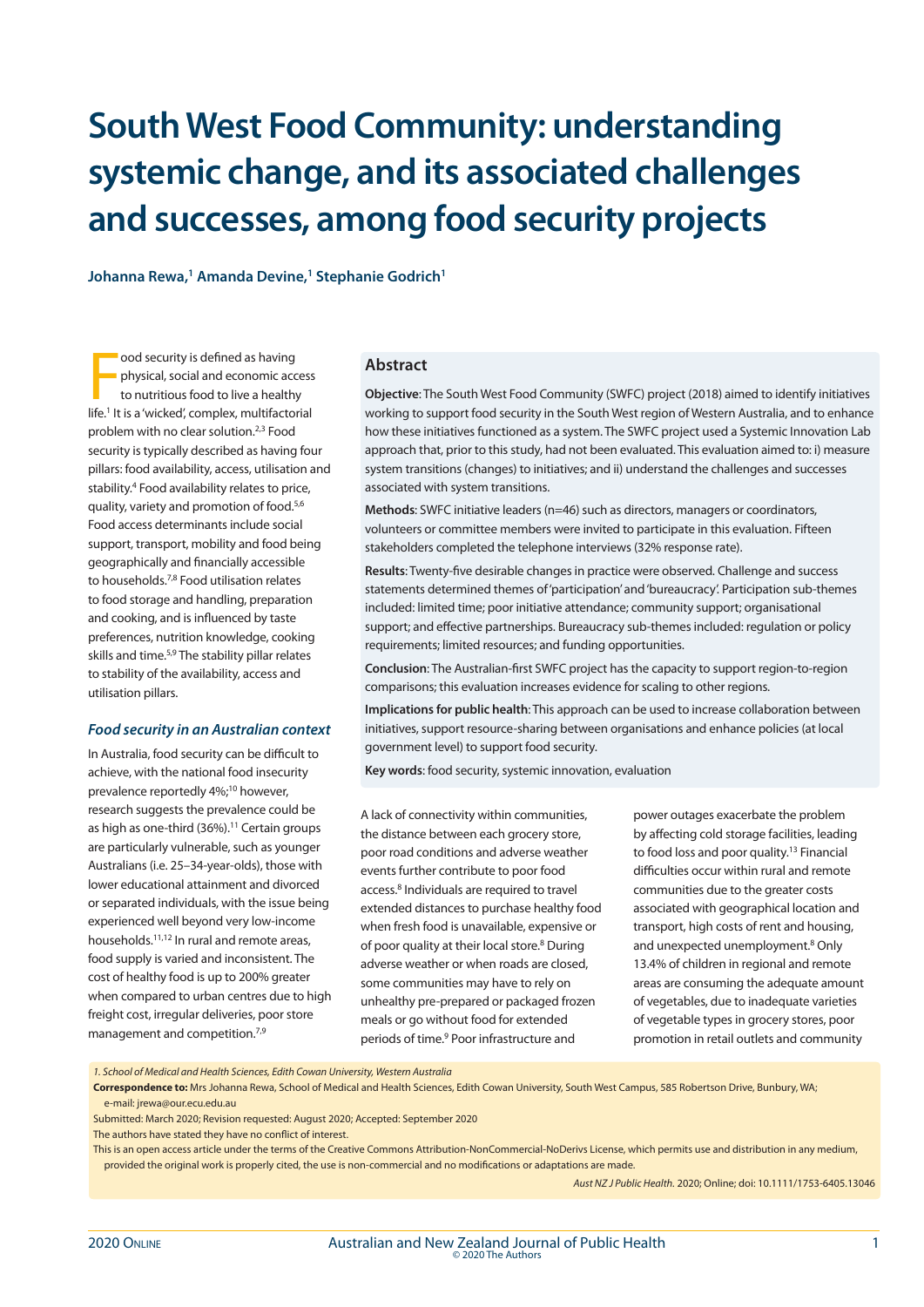settings, and a reliance on freighted produce.14 Collectively, these factors present numerous challenges associated with maintaining food security at a community level.15

## *The consequences associated with low food security*

Low food security can result in negative individual consequences such as reduced physical, mental and spiritual health and wellbeing, leading to inequities in health and life expectancy.16,17 Food insecure children experience poorer development and academic performance, reduced social skills, lower self-esteem and self-efficacy, and greater weight gain.18-20 Older adults experience limitations in performing daily activities.20 At a community level, low food security is associated with mental health issues and feelings of distress, frustration and despair.21 Community-level food insecurity results in diminished community participation and feelings of isolation and alienation.21

## *Traditional approaches to enhance food security*

Traditionally, approaches to address low food security have focused on short-term, standalone strategies such as soup kitchens and food relief parcels.<sup>22</sup> These types of approaches provide only a small financial benefit to households and can subject people to indignity. There is little evidence to suggest these types of approaches are effective in improving food security.23 Further, they divert attention away from the extent and true causes of the problem.23 Often, community projects and government policies to address the underlying determinants of food security have been unclear, unsustainable, poorly articulated, not fully implemented and/or have had limited effectiveness in addressing nutrition inequalities locally.8,24,25 Evidence suggests current strategies, such as government initiatives relating to agriculture, transport, trade and freight, are fraught with challenges to provide availability, access, utilisation and stability of community food supply.7,26 Broader, longer-term, systematic approaches to increase food security among the whole community, regardless of socioeconomic status, are required.22

## *Novel approaches to enhance food security*

Given that social problems are becoming more complex, there is a need to move beyond traditional approaches (i.e. individual initiatives) to a more systemic approach.<sup>3</sup> Identified effective strategies to address wicked problems include: A place-based approach, incorporating an ongoing, dynamic process of collaborating with stakeholders from a diverse range of sectors to create supportive learning opportunities, promote behaviour change and transition to a more effective way of working.27,28,33 Communityled approaches that are designed to meet local conditions, involve community engagement and give voice to the community are needed to co-design effective solutions.28-30 Previous literature has outlined various lab types that address some of the above, but not all, components. Therefore, a lab type incorporating all aforementioned effective strategies is a Systemic Innovation Lab approach.<sup>3</sup> This is a highly appropriate way to address wicked problems, given systemic change is required.<sup>31</sup>

A Systemic Innovation Lab approach is a novel approach that incorporates all appropriate lab features and facilitates strategies to address complex issues such as food insecurity.32 This methodology supports practitioners to use a systemic design and a solution ecosystem approach.<sup>3</sup> A solution ecosystem approach is useful because it showcases all of the initiatives working to address one or more of the interconnected determinants of a complex problem, and all of the organisations working together on the initiatives.<sup>32</sup> This non-linear approach increases the capacity of initiatives by acknowledging the uncertainty of complex problems and enabling adaptations to evolve when necessary.<sup>32</sup> Therefore, this approach is useful to address any complex, wicked problem, such as climate change and obesity, given that wicked problems share common characteristics, such as having multiple, interrelated causes and a lack of one, clear solution, and being adaptive in nature.31 Building initiatives' adaptive capacity in addressing wicked problems is conducive to increased system functioning and performance.<sup>31</sup> In practice, the approach includes six stages: Form, Explore, Map, Learn, Address and Share (FEMLAS).<sup>3</sup> This process incorporates a place-based approach, supports coherent action between stakeholders, involves users as co-creators

and acknowledges that government is an enabler of change.<sup>3</sup> As Form, Explore, Map and Learn stages have been described in detail in previous publications,<sup>33</sup> a summary will be provided herein. The Address stage will be the key focus for this publication, and as such, will be described in more detail. The Form stage includes forming the working team, establishing the project's geographical boundary, providing an initial mapping of initiatives, and creating a briefing paper to outline the background to the issue (i.e. food security; Form stage).<sup>3</sup> The Explore stage involves conducting interviews with initiative leaders to collect initiative information (e.g. initiative description, partnering organisations, etc.) and evaluate them against 36 identified desirable characteristics to support a transition to a more effective way of addressing a complex issue. The 36 characteristics are categorised within specific Focus Areas, which have been outlined in previous literature.<sup>33</sup> A plain-language list of the Focus Areas is as follows: 1) Shaking up the current way of working; 2) Transitioning towards a new and better way of working; 3) Organisations working in new ways; 4) Locking in the new way of working; 5) Disseminating information throughout the system; 6) Aligning community organisations' work with government priorities; 7) Community organisations shaping government policies; 8) Government supporting community initiatives; and (\9) Government sharing information about community initiatives.<sup>33</sup> Further detail about these Focus Areas has been previously published.<sup>31,32</sup> The original interview questions used in the SWFC study mapped to the Focus Area characteristics have been published previously.33 An example question included: *"Does your initiative create a passion for the community to take action around food security?"* (Focus Area 1, initiative characteristic 2). During the Map stage, data is uploaded into an online Tool for Systemic Change.<sup>3</sup> During the Learn stage, the transition card is analysed to identify any 'windows of opportunity' to achieve systems change.<sup>3</sup> Participants are provided with the report for their own initiative, demonstrating which Focus Areas and associated characteristics their initiative possesses and where windows of opportunity exist. A subsequent briefing paper is prepared for the Address stage, which primarily includes an action planning workshop where initiative leaders are supported to co-create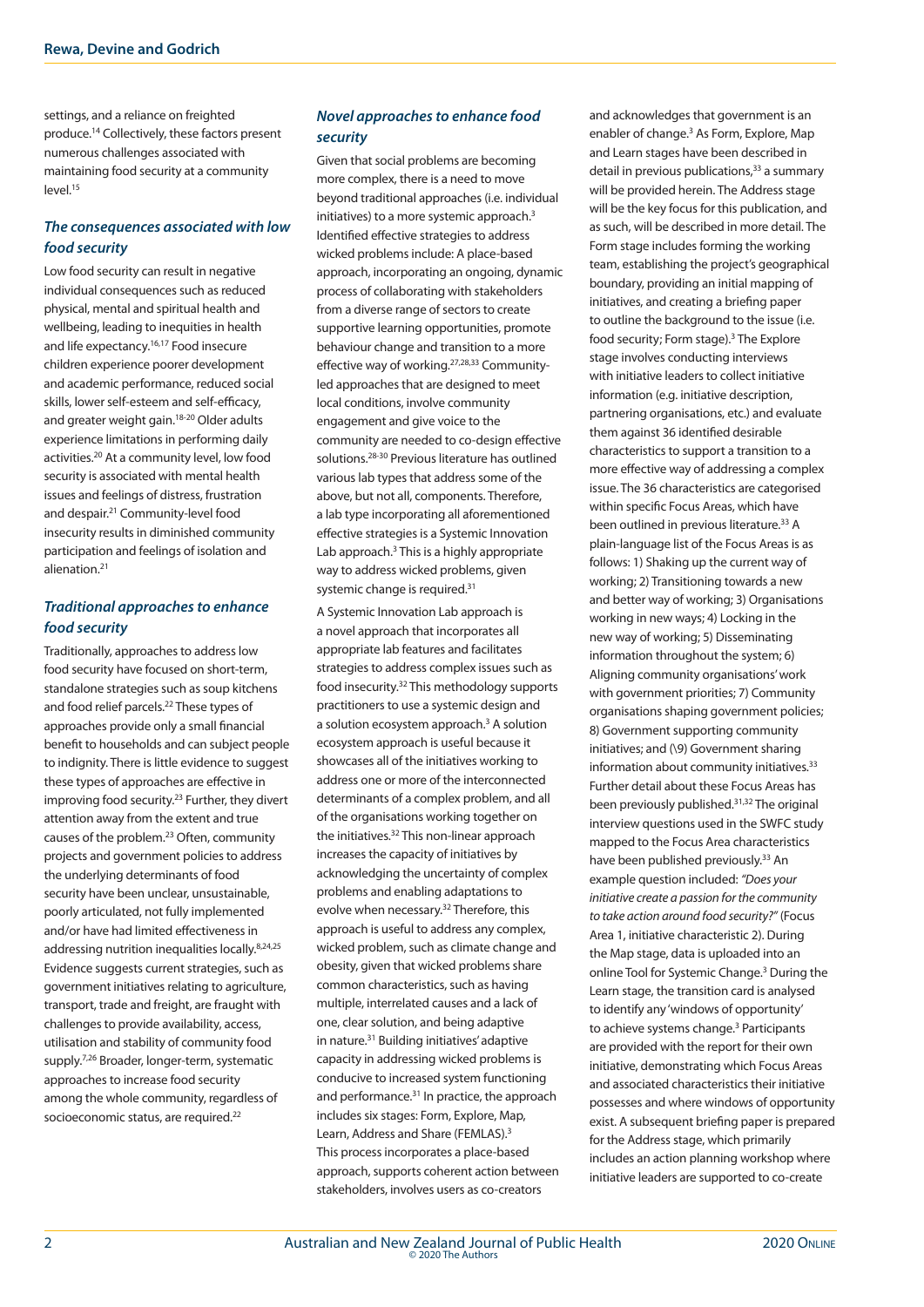actions to fill the windows of opportunity for their initiatives.<sup>3</sup> The Share stage involves the re-mapping of the transition card with the amended or newly developed initiatives from the Address stage.

## **Objective**

In theory, a Systemic Innovation Lab approach has the potential to support system change to better address complex issues like low food security. To date, the approach has had limited practical application. To address this limitation, the SWFC project was implemented in mid-2018 to support systemic change within the food security system in the South West (SW) region of Western Australia (WA).33 Though the novel methodology was implemented in practice throughout 2018, it had not been evaluated to ascertain its effectiveness in supporting systemic change; nor had it been implemented anywhere in Australia or internationally. Such insight would provide useful evidence, if the process was effective, to support further implementation of the approach in other regions of WA and throughout Australia. To address this clear gap in the current evidence base, the present study aimed to: i) evaluate the SWFC project by measuring system transitions (changes) among food security initiatives supporting healthy food availability, access and use in SW WA; and ii) understand the challenges and successes associated with making changes to food security initiative practice. Collectively, measuring these objectives would provide a greater understanding of the methodology in practice and why changes were or were not made to initiative practice.

## **Materials and methods**

#### *Design*

This study used a mixed-methods approach incorporating a constructivist world view aiming to understand the multiple realities of participant experiences.34 The research was exploratory and used systematic strategies (i.e. the interview protocol) to maximise emergent common responses.35 The Social Performance Measurement Matrix<sup>36</sup> was used as a novel framework to inform how the evaluation was conducted; it examined the impact of the SWFC project on changes to initiatives' practice by measuring defined actions undertaken as a result of the action planning day (Address stage).

#### *Participants and sampling strategies*

*Action planning workshop*

Initial recruitment for SWFC participants (*n*=51) was undertaken by the SWFC project team compiling a Microsoft Excel database via an Internet (Google) search of communitylevel food security initiatives operating in the South West region of Western Australia.<sup>33</sup> The inclusion criteria included initiatives focusing on one or more food security pillars and their determinants.33 Following data collection and analysis, participants were invited to an action planning forum.33 Participants at the action planning forum (*n=*20) were provided with a briefing report of the SWFC process, a copy of the transition card and an individual summary report for their initiative/s and where it/they could be enhanced. The action planning workshop supported participants to develop actions, plans and strategies to implement the changes.<sup>33</sup>

#### *Evaluation interviews*

A purposive sample of SWFC project participants (*n=*46) that were previously identified as being involved in initiatives supporting community-level food security from state and local government and community organisations were invited to reengage and take part in individual or group semi-structured telephone interviews, with *n=*15 completing the telephone interviews (32% response rate).

#### *Data collection*

A qualitative approach was utilised to collect the data.<sup>33</sup> The researcher positioned themselves in the research and acknowledged that past experiences shape the interpretation of the findings by being aware and self-reflective during interviews, encouraging discourse and giving voice to the participants.<sup>33</sup>

#### *Action planning workshop*

An action planning workshop was implemented as part of the SWFC project methodology Address stage on 5 December 2018. Attending participants (n=20) received a copy of their individualised initiative summary report and an overall map of projects. These reports depicted windows of opportunity that could be harnessed by that initiative to enhance food security. In the interest of time and participant burden, the full-day action planning workshop centred around the Focus Areas and associated characteristics that were highlighted in the

transition card as having substantial windows of opportunity (Focus Areas 3, 6, 7, 8 and 9). That is, as a system, the areas requiring most change. The facilitated action planning activity was conducted in small groups, with participants completing an action plan template with strategies they would implement to fulfil identified windows of opportunity. The action plan templates were personalised for each participant's initiative and listed the Focus Area characteristics highlighted by their initiative's summary report as windows of opportunity. The facilitators provided participants with written and verbal examples of how the initiative characteristics could be integrated into practice. A group discussion of strategy suggestions also occurred. Those participants who were unable to attend the action planning forum were sent an email with segmented recordings of the workshop and instructions and documents to complete their action plans.

#### *Evaluation interviews*

Data collection took place 2–19 July 2019 by one interviewer to determine what actions had taken place within the initiatives six months after the action planning forum (December 2018), determining system transitions and measuring project impact. Individual telephone interviews were conducted with all 15 participants using the interview protocol and were recorded using the 'Google Play Voice Recorder' application. The interviewer asked all questions to all interviewees during interviews that were, on average, 25 minutes in length. Example questions included: *"Can you please provide any information about actions you have taken to enhance your initiative since the South West Food Community project action planning?"* and "*If there are still actions you outlined on your action plan that have not yet been addressed, do you have an action plan in place to address these? Why/Why not?"*

#### *Data analysis*

#### *Action planning workshop*

The action plan comments gathered at the SWFC action planning workshop and collected by email from those unable to attend were consolidated and tabulated by Focus Area characteristic into a Microsoft Word document (Table 1). This provided an understanding of the key actions that participants intended to implement for each characteristic.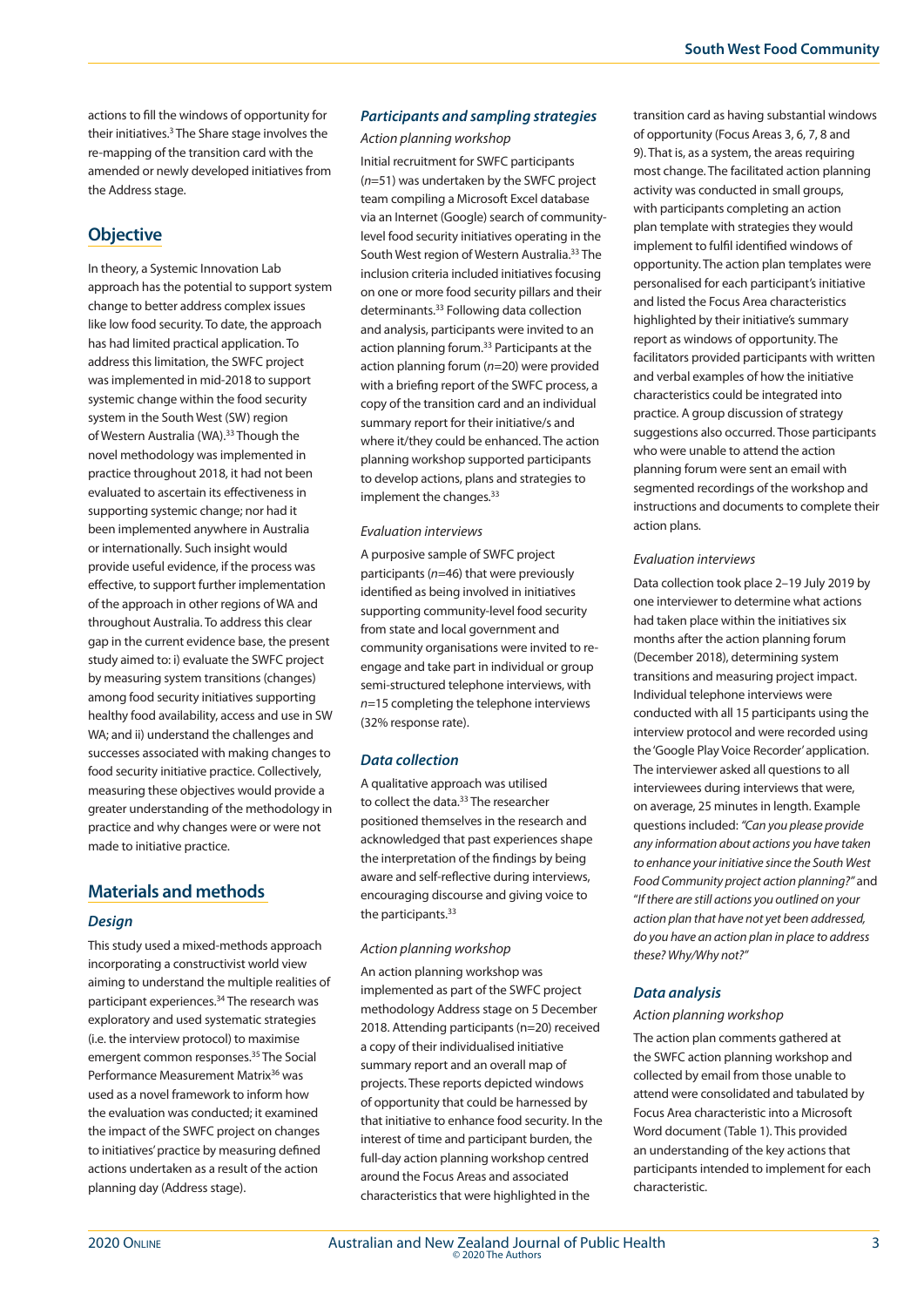#### *Evaluation interviews*

A thematic analysis<sup>37</sup> was used to analyse the interview data, including transcription and coding. The process involved the lead author transcribing all interviews and reading and re-reading the transcriptions to become fully immersed in the data and get a sense of the overall meaning.33 QSR NVivo was used for data analysis. NVivo software works with rich text-based information where deep levels of analysis are required.38 Transcribed interviews were uploaded into QRS NVivo<sup>38</sup> where segmenting sentences and paragraphs into

categories with a term based on the common responses of participants began. The coding process involved developing a small number of data-driven themes and synthesising code descriptions driven by the data, which encapsulated all data and identified the major findings39 (Table 2). Saturation was confirmed at 15 interviews where no new information, concepts, themes or codes were identified.40

Wicked Lab's online Tool for Systemic Change was used to identify if changes to initiatives in the food security solution ecosystem had occurred since the SWFC Systemic Innovation

| Table 1: Stakeholders' proposed actions from the action planning day.<br><b>Focus Area Characteristic</b>                                              | Proposed actions to enhance this Focus Area characteristic across the system                                                                                                                                                                                                                                                                                                                                                                                                                                                             |  |  |
|--------------------------------------------------------------------------------------------------------------------------------------------------------|------------------------------------------------------------------------------------------------------------------------------------------------------------------------------------------------------------------------------------------------------------------------------------------------------------------------------------------------------------------------------------------------------------------------------------------------------------------------------------------------------------------------------------------|--|--|
| 3.1 Creating a connection through language<br>and symbols.                                                                                             | Increased promotion of their logo; communicating this through signage,<br>newsletters, stories, songs, social media or blogs.                                                                                                                                                                                                                                                                                                                                                                                                            |  |  |
| 3.2 Involving role models to support action to<br>address food insecurity                                                                              | Establishment of a community health network; utilising experienced and<br>knowledgeable people as role models; develop champions and ambassadors of<br>produce and developing partnerships.                                                                                                                                                                                                                                                                                                                                              |  |  |
| 3.3 Enabling information exchanges between<br>various stakeholders                                                                                     | Developing a summary of users; communicating with food businesses and Local<br>Government Authorities (LGA); hosting fortnightly gatherings to share ideas and<br>information; inviting LGA staff to attend meetings; and developing a new health<br>hub that includes a community kitchen and café.                                                                                                                                                                                                                                     |  |  |
| 3.4 Enabling resources and capabilities to<br>recombine.                                                                                               | Developing a network of local food security initiatives to share common<br>messaging; cross-promoting themed days through the LGA website and social<br>media pages; collaborating with research institutions and universities; hosting a<br>training event with LGA staff and community.                                                                                                                                                                                                                                                |  |  |
| 6.1 Assisting public administrators to frame<br>policies in a manner which enables community<br>adaptation of policies                                 | LGA promoting initiatives via social media; linking initiative goals and objectives<br>to LGA strategic and public health plans; conducting a workshop with LGA Elected<br>Members.                                                                                                                                                                                                                                                                                                                                                      |  |  |
| 6.2 Enabling the ideas and views of community<br>members to align with the challenges being<br>addressed by governments                                | Aiming to understand how policies are communicated within government<br>departments; facilitating a "one stop shop" for funding applications.                                                                                                                                                                                                                                                                                                                                                                                            |  |  |
| 6.3 Encouraging and assisting government<br>staff who have direct contact with community<br>members to take into account their ideas                   | Supporting and providing spaces/locations for discussion; delivery of a<br>presentation to LGA staff; incorporating information in an LGA public health plan or<br>website; promotion through networks; seeking local initiative providers; provision<br>of information about legislation.                                                                                                                                                                                                                                               |  |  |
| 7.1 Assisting elected members to write or<br>talk about policies in a way that allows the<br>community to change them                                  | Finding alignment with a community strategic plan; outlining an initiative with<br>LGA staff; utilising statistics in funding applications.                                                                                                                                                                                                                                                                                                                                                                                              |  |  |
| 7.2 Assisting elected members to take into<br>account the ideas of community members                                                                   | Inviting LGA Elected Members to events and discussion of LGA involvement<br>with communities; present on the initiative at Council briefings; working with<br>stakeholders to communicate the initiative.                                                                                                                                                                                                                                                                                                                                |  |  |
| 8.1 Encouraging and assisting government<br>workers who work directly with community<br>members to use the knowledge and ideas of<br>community members | Liaising with LGAs; learning more about LGA staff roles; setting up plans before<br>speaking with LGA, such as having a solution linking back to an LGA plan; invite<br>government agencies like LGA to participate in program                                                                                                                                                                                                                                                                                                           |  |  |
| 8.2 Bridging community-led activities and<br>projects to the strategic plans of governments                                                            | Evaluating community sessions and communicating the outcome to LGAs;<br>reporting to LGAs on program success; linking with LGA strategic community plans<br>through funding; investigating how initiatives are aligned with LGA strategic plans.                                                                                                                                                                                                                                                                                         |  |  |
| 8.3 Gathering, retaining and reusing<br>community knowledge and ideas in other<br>contexts.                                                            | Investigating how initiative could link with other initiatives; discussing initiative<br>with LGA, community consultations to review and inform an LGA Public Health<br>Plan.                                                                                                                                                                                                                                                                                                                                                            |  |  |
| 9.1 Encouraging and assisting elected<br>members to use the knowledge, ideas and<br>innovations of community members                                   | Development of infographics and event registers; collaboration with other health<br>services to feedback evaluation findings; engaging LGAs to provide information<br>and updates on initiatives that align with their Strategic Plans; involve Elected<br>Members in initiatives and send them information on the benefits of initiatives<br>and health; engage a Counsellor in the initiative and explain to them what the<br>initiative is; gathering community feedback on initiatives and adapting them to<br>meet community needs. |  |  |
| 9.2 Collecting and utilising community<br>information that is relevant to the local<br>government area                                                 | Improving an LGA website; feeding back issues encountered by initiative to LGA.                                                                                                                                                                                                                                                                                                                                                                                                                                                          |  |  |

Lab. Interview data relating to changes made to initiatives, in line with the Focus Area characteristics, were entered into the Tool for Systemic Change; producing a new 'transition card $^{\prime}$ .3,33

To establish the authenticity, transferability, dependability and confirmability of this study, various strategies, i.e. transition card (quantitative) and thematic analysis (qualitative), were used to establish themes and perspectives.<sup>33</sup> A rich, thick description of the study methods and materials enables the study to be transferable to other research.33 To ensure rigour, purposeful sampling was used to minimise bias, increase sample coverage and diversity within this population group, and provide a framework for analysis.<sup>33</sup> Past experiences were acknowledged by the researcher by practising self-awareness, reflection and explaining the participants lived experiences when interpreting the findings, establishing authenticity.33,41 The researcher understood that the results were subject to change, establishing dependability.<sup>33</sup> Dependability and confirmability were strengthened by creating a shared NVivo codebook so the research team reviewed, discussed and revised codes and their descriptions as an auditing process.<sup>33</sup>

#### *Ethics*

Both the action planning phase of the research and the evaluation study were approved by the Edith Cowan University Human Research Ethics Committee (approval number: 2019-00400). Informed consent and permission to record the interviews were obtained for all participants.

## **Results**

#### *Participant demographics*

Overall, the SWFC participants (n*=*51) were most often volunteers, volunteer leaders or committee members (n=13), followed by directors, managers or coordinators (n=11). Participants had worked, on average, three years in their field.<sup>33</sup>

Fifteen participants took part in individual interviews; six being attendees at the action planning forum and nine non-attendees for this study. Interviewees were most often directors, managers, or coordinators (n=7) followed by volunteers or committee members (n=4), community development officers or support workers (n=3) and an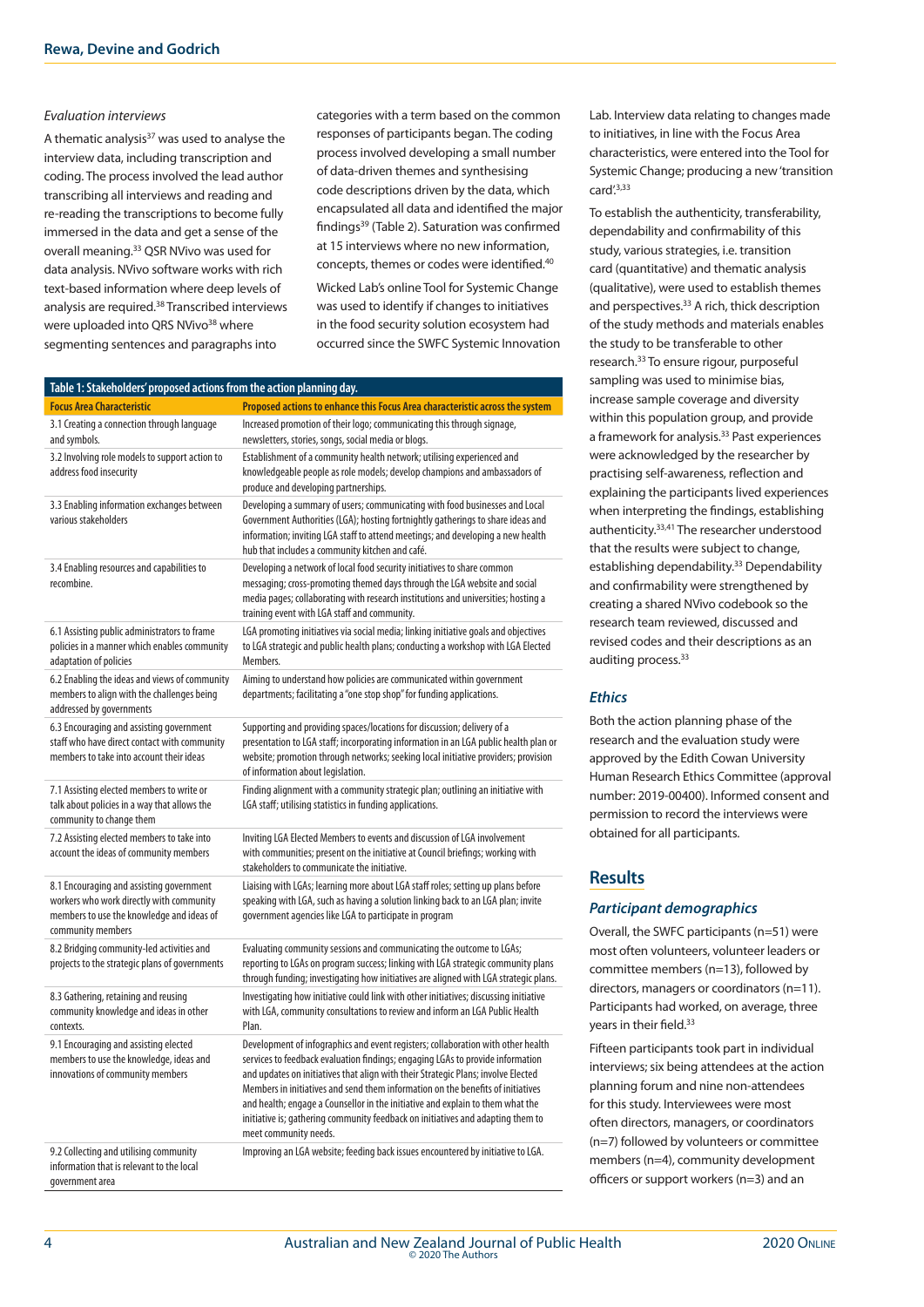education professional (n=1). The majority of interviewees reported working for not for profit organisations (n=7), followed by local government (n=2), business (n=2) and formal community groups (n=2).

## *Proposed initiative changes (actions) to be implemented*

Table 1 outlines the actions proposed by stakeholders at the SWFC action planning day that they intended to implement thereafter, according to the various Focus Area characteristics.

#### *Actual actions undertaken*

Figure 1 provides a visual representation of the 'transition card' of initiatives (y-axis) and their associated Focus Area characteristics (x-axis) from the evaluation of the SWFC project. The visual representation identifies windows of opportunity that have been filled, indicated by the black outlined boxes, after the action planning forum in the Address stage of the SWFC project.

Twenty-five desirable changes in practice across 15 initiatives had occurred since the SWFC project Explore stage baseline interviews. New actions took place within Focus Areas one, two, three, six, seven, eight and nine. An overview of the changes that were reported to have occurred within each Focus Area is provided below:

#### *Focus Area One – Shaking up the current way of working*

Four initiatives addressed Focus Area one. Two initiatives addressed characteristic 1.2, for example, by collaborating with local fruit and vegetable growers who dropped off items at a community centre to be on-sold, increasing access and affordability, and the

hiring out of two more community garden beds. For example:

*We still work with people who produce fruit and veggie and even the last few weeks this lady who grows avocados has been bringing in her avocados and … we encourage that and people with their eggs.* (Interviewee 1 explaining action undertaken in Focus Area 1.2)

One change was made to characteristic 1.6 by an initiative leader undertaking social enterprise professional development, prompting thinking outside of the normal

scope and the generation of new ideas. From this, new funding opportunities and partnerships with other organisations were being explored to enhance the community centre.

#### *Focus Area Two – Moving to a new and better way of working*

One initiative addressed characteristic 2.2, by bringing together students within the community garden to generate ideas and promoting the development and implementation of the ideas. One

| Table 2: Successes and challenges themes and sub-themes.                                                                                                                                                                                                                                          |                                     |                                                               |                                                                                                                                                                                                                                                                          |  |  |
|---------------------------------------------------------------------------------------------------------------------------------------------------------------------------------------------------------------------------------------------------------------------------------------------------|-------------------------------------|---------------------------------------------------------------|--------------------------------------------------------------------------------------------------------------------------------------------------------------------------------------------------------------------------------------------------------------------------|--|--|
| Critical successes and challenges associated with a change in practice                                                                                                                                                                                                                            |                                     |                                                               |                                                                                                                                                                                                                                                                          |  |  |
|                                                                                                                                                                                                                                                                                                   | <b>Barrier or</b><br><b>Enabler</b> | <b>Sub theme</b>                                              | <b>Description</b>                                                                                                                                                                                                                                                       |  |  |
| <b>Theme description</b><br>Bureaucracy can have an<br>impact on actions being<br>undertaken by initiative<br>leaders due to procedures and<br>established methods in large<br>organisations or governments.                                                                                      | <b>Barrier</b>                      | Limited<br>resources                                          | Barriers to taking action both in the workplace and the SWFC<br>process included limited staff, funding, infrastructure or<br>appropriate, clear resources. The sense of frustration about<br>this came through in these coded comments.                                 |  |  |
|                                                                                                                                                                                                                                                                                                   | <b>Barrier</b>                      | Regulations<br>or policies<br>required for<br>new initiatives | The implementation of current or future policies or<br>regulations required to make changes at an initiative,<br>organisational or government level.                                                                                                                     |  |  |
|                                                                                                                                                                                                                                                                                                   | Enabler                             | Funding<br>opportunities                                      | New funding or grants enable initiatives to implement<br>changes they wish to make or continue running as per usual.                                                                                                                                                     |  |  |
| <b>Theme description</b><br>Participation at all levels of<br>initiative change can have<br>an impact of whether or<br>not actions are undertaken.<br>From the development stage<br>through to implementation,<br>participation is a factor in both<br>initiation and the stalling of<br>actions. | <b>Barrier</b>                      | Limited time                                                  | There was a sense that both volunteers and employed staff<br>are time poor and do not have any extra time to dedicate<br>to making changes, attending meetings or complete tasks<br>outside of their working hours even if they see a need or have<br>a desire to do so. |  |  |
|                                                                                                                                                                                                                                                                                                   | <b>Barrier</b>                      | Poor<br>attendance                                            | Without community participation from community,<br>organisations and team members, initative change will not<br>be supported.                                                                                                                                            |  |  |
|                                                                                                                                                                                                                                                                                                   | Enabler                             | Organisational<br>support                                     | Organisational support enables positive engagements and<br>professional development to promote successful changes<br>which gives staff and volunteers the support needed.                                                                                                |  |  |
|                                                                                                                                                                                                                                                                                                   | Enabler                             | Community<br>support                                          | Community support drives most action on initiatives because<br>if the support is there then participation and acceptance of<br>new initiatives will enable success.                                                                                                      |  |  |
|                                                                                                                                                                                                                                                                                                   | Enabler                             | Partnerships                                                  | Partnerships with other organisations, schools, initiative<br>leaders, local businesses, council or colleagues promotes<br>collaboration between interested parties to enable actions to<br>take place which increases food security or reduces waste.                   |  |  |

#### **Figure 1: Transition card post-evaluation (August 2019) demostrating changes to practice..**



İ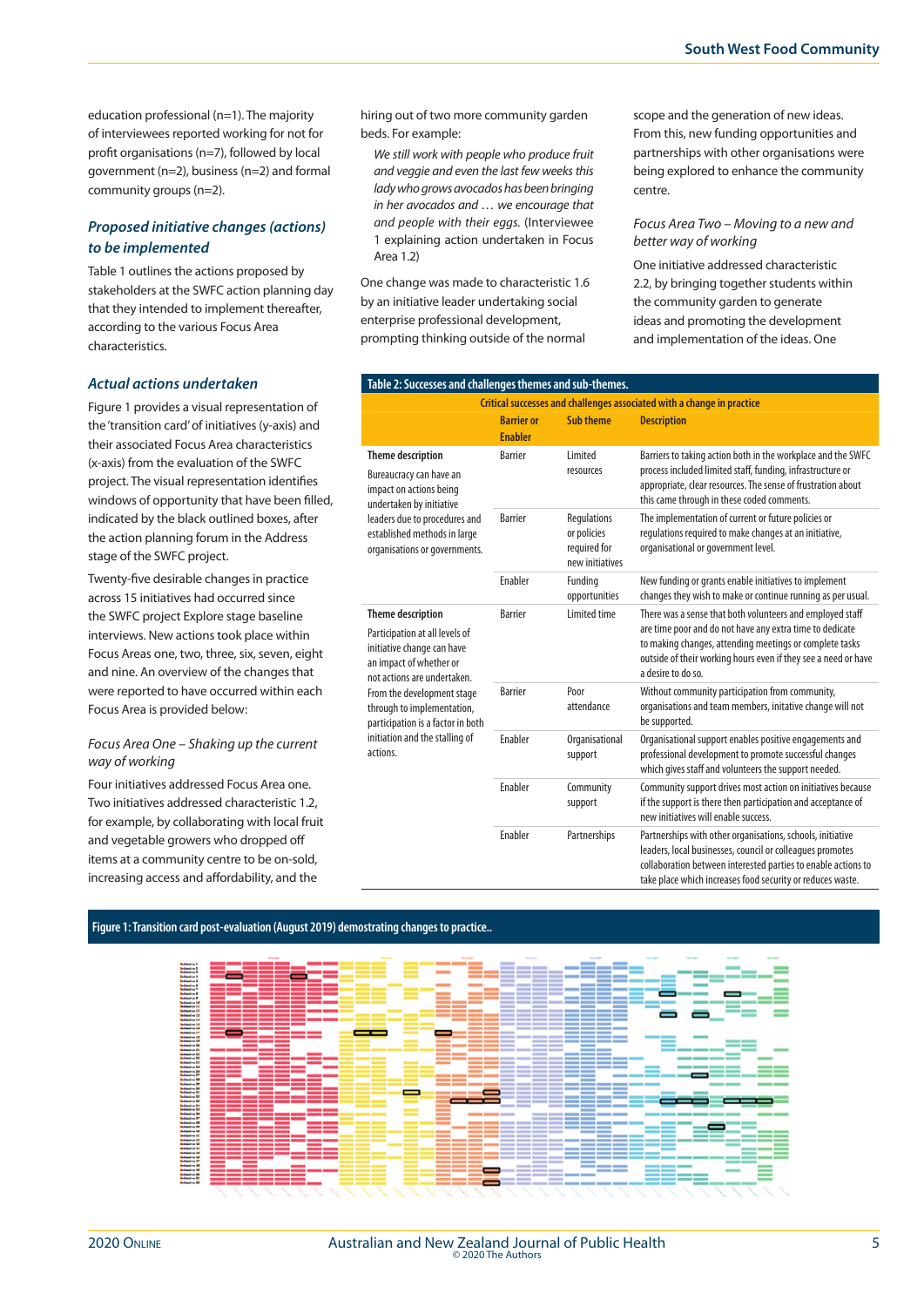initiative filled the gap of characteristic 2.3 by running events where students collaborated on various projects within the community garden. One initiative filled the gap of characteristic 2.5 by creating a new community network addressing food availability and accessibility:

*So, we have these people come together to see if people are duplicating what is already been done … and see what we can do … to see if there was enough community interest … to possibly getting a food hub together.* (Interviewee 13 explaining action undertaken in Focus Area 2.5)

#### *Focus Area Three – Organisations working in new and more effective ways with each other*

Seven initiatives addressed Focus Area three. Characteristic 3.1 was filled by one initiative that erected new signage in all common areas, with the aim of creating a shared understanding of the issue. One initiative reportedly addressed characteristic 3.2 by holding weekly cooking demonstrations with visiting cooks and masterclasses about making the most of affordable, seasonal fresh food, and buying local and in bulk where available. Characteristic 3.3 was addressed by one initiative, with the interviewee outlining they had organised local committee meetings with industry leaders, LGA, social services and organisations that aimed to address food insecurity. For example:

*This committee meet quarterly and will report to and advise council. The association will ensure that food security is a topic that is on the agenda.* (Interviewee 9 explaining action undertaken in Focus Area 3.3)

Four initiatives addressed characteristic 3.4, for example, when an initiative brought local organisations together to see what each is doing to ensure they are not duplicating food security programs, and to create a combined front to support food security action.

#### *Focus Area Six – Helping the work undertaken by community organisations to align with government priorities*

Three initiatives reportedly addressed characteristic 6.3. Examples included LGA surveying community members to gain insight into their health priorities, engagement at the local library, and regular council committee meetings where community members ideas and perspectives could be offered to council:

*So, a survey has just gone out which hopefully people will respond to … to give us an idea*  *about what people think their health priorities are and what they think … we should be doing.* (Interviewee 6 explaining action undertaken in Focus Area 6.3)

#### *Focus Area Seven – Creating government policies that are shaped by community organisations*

Four initiatives filled gaps in Focus Area seven. One initiative addressed characteristic 7.1 by working closely with council to advise on policies and highlighting the need to address food security. Characteristic 7.2 was filled by three initiatives. Example actions included an initiative of approaching LGA to discuss incorporating their strategies into the Public Health Plan, which has developed and progressed through to implementation, and working closely with council, advising them on community perspectives through regular committee meetings. For example:

*I've been working quite closely with the Shire, more so it actually started out as a relationship to do with the Live Lighter campaign … and try and get them on board"* (Interviewee 1 explaining the action undertaken in Focus Area 7.2)

#### *Focus Area Eight – Government using community knowledge and ideas*

Focus Area eight was addressed by four initiatives. Characteristic 8.1 was filled by one initiative (local government) running workshops with community members to assist in establishing their LGA's Public Health Plan. Characteristic 8.2 was filled by two initiatives. Examples included a community initiative implementing various projects that aligned with LGA strategies, which subsequently gained support from LGA; and through aligning a campaign with the council's public health strategies. For example:

*Our key priorities align with their projects in terms with public health.* (Interviewee 6 explaining the action undertaken in Focus Area 8.2)

Characteristic 8.3 was filled by an initiative using community knowledge and ideas to implement a number of initiatives.

#### *Focus Area Nine – The government sharing information about community initiatives operating in their area*

Only one initiative addressed characteristic 9.1 by encouraging councillors to use community ideas through different committee meetings, (i.e. sustainable economy committee and industry leaders

committee), leading to local government sharing information about their initiative.

#### *Critical Successes and Challenges associated with making initiative changes*

The evaluation also provided important insights into why changes were or were not made to practice through the identification of critical successes and challenges associated with transitioning to enhance food availability, access and use in the SW region. The two overarching themes of 'participation' and 'bureaucracy' were identified, based on interviewees' comments. Both themes included sub-themes that either impeded or enabled changes to practice (Table 2).

## *Participation*

The theme 'participation can impede or enable actions' related to participation at all levels of initiative change and from the development stage through to implementation. Participation was a factor in both initiation and the stalling of actions. This theme included the barrier sub-themes of limited time and poor attendance, and enabling sub-themes of community support, organisational support and effective partnerships.

#### *Limited time (n=18 coded statements)*

Limited time was regarded as a barrier by interviewees; there was a sense that both volunteers and employed staff were timepoor and had limited extra time to dedicate to make changes to practice, attend meetings or complete tasks outside of their working hours, even if desired. An example of this was explained by Interviewee 10 who outlined their voluntary involvement in an event organising committee. The challenge was that the majority of the committee members were either employed or lacked time to commit to meetings and organisation tasks or were older and lacked the energy to implement new actions.

#### *Poor attendance (n=13 coded statements)*

Poor attendance was a common response from interviewees and responders indicated a lack of participation from the community, within organisations and from team members as barriers to implementing change. The main concern was community participation as, without this, the sense was that initiative change would not be supported. This was explained by Interviewee 5 (a Farmers Market manager), who described their frustration of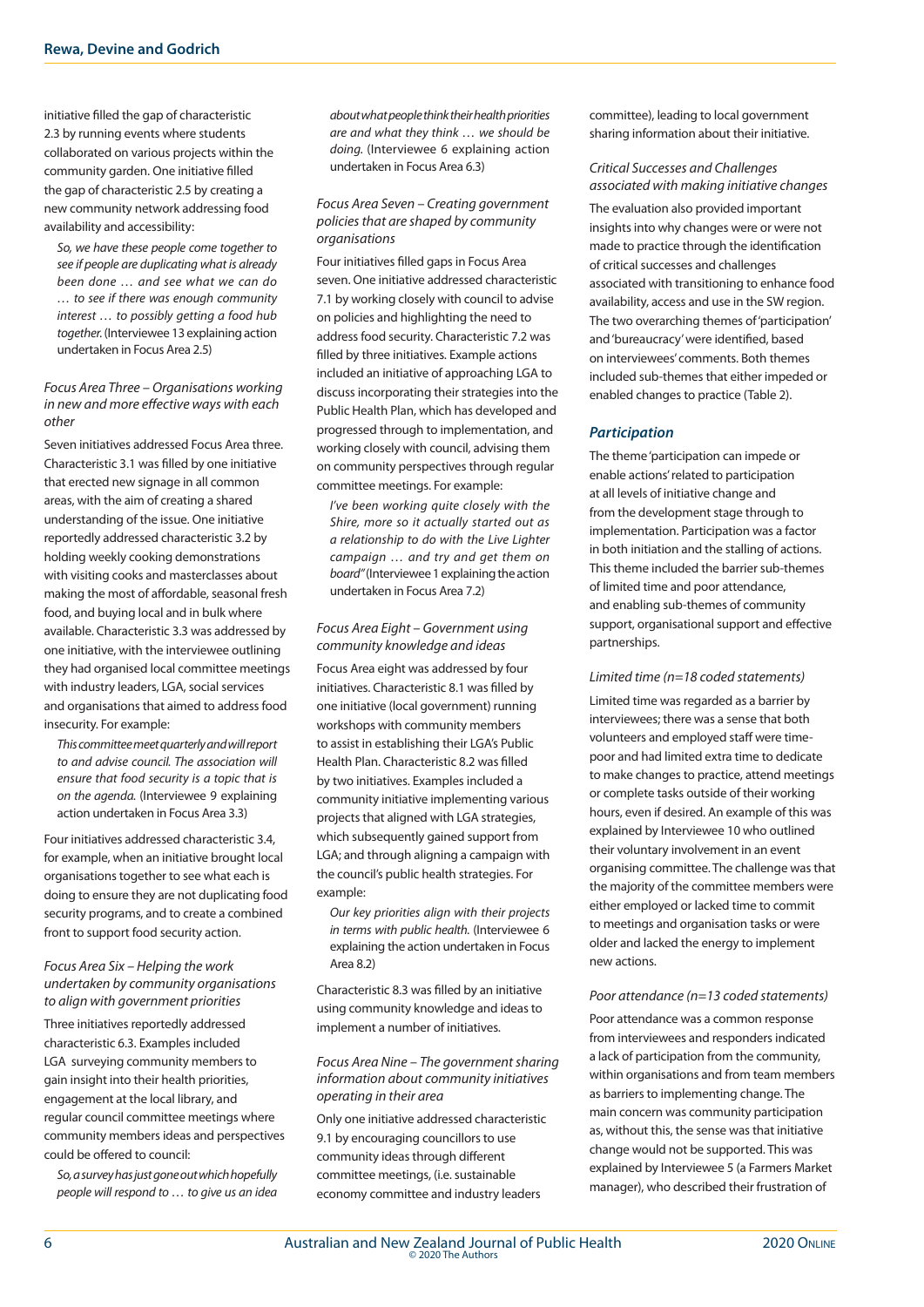people being really excited about a new idea or project, but then not attending after the project was implemented.

#### *Community support node (n=16 coded statements)*

Community support was a driving force on initiative leaders because if there was support, or perceived support for new initiatives, then there was likely more participation from community and organisation members surrounding the development, implementation and acceptance of new actions, promoting initiation. An example of this was when a local government co-ordinator explained the impact that a supportive community can have on implementing new projects. They described their community as being really active, creating an environment where new projects would be supported due to good communication between the community and local government.

## *Organisational support node (n=14 coded statements)*

Interviewees described organisational support as an environment that enabled positive engagements and professional development, which was more likely to lead to successful changes in practice. Organisational support gave both employed staff and community volunteers the support required to implement actions. Interviewee 8 explained that having the support and involvement from another committee within their organisation regarding the community garden enabled them to access more funding and run more events.

## *Effective partnerships node (n=19 coded statements)*

Effective partnerships with other organisations, schools, initiative leaders, local businesses, council or colleagues promoted collaboration between stakeholders invested in a common goal and enabled initiative actions to take place, increasing food security or reducing waste. Interviewee 4 described a new partnership that had been established to address food insecurity. The group encompassed like-minded, community leaders with knowledge regarding food insecurity within the local area who will collaborate on a new initiative to increase food accessibility.

#### *Bureaucracy*

The theme 'bureaucracy can impede or enable actions' related to impacted actions being undertaken by initiative leaders due to procedures and established methods within organisations or governments. This theme included the barriers of regulation or policy requirements and limited resources and the enabler of funding opportunities.

#### *Regulation or policy requirement node (n=7 coded statements)*

Regulations or policies were barriers to the implementation of initiative change. This subtheme encompassed comments that stated initiative, organisational or governmental regulations or policies were limiting when trying to implement changes or meet expectations. Interviewee 5 explained that when trying to implement a more regular fresh produce market, policies such as insurances and LGA permits were timeconsuming and frustrating.

#### *Limited resources node (n=14 coded statements)*

Barriers to taking action on initiative changes, both within the workplace and associated with the SWFC process, were encompassed in the sub-theme of limited resources (e.g. limited staff, funding, infrastructure or appropriate and clear resources). The sense of frustration was conveyed in the coded comment by Interviewee 15, who described the challenge of working at their organisation with limited resources such as skeleton staff and a low budget. This limited their capacity to generate new ideas and initiate actions on projects they saw value in.

#### *Funding opportunities node (n=5 coded statements)*

Interviewees suggested that new funding opportunities or grants enabled initiatives to implement changes they wished to make or to continue running as per usual. Interviewee 3 reported helping to obtain funding for a community garden to ensure the garden could remain in operation.

## **Discussion**

This evaluation study aimed to understand the changes made to initiatives participating in the SWFC project and understand the critical successes and challenges associated with transitioning towards food security action to enhance food availability, access

and use in the SW region. The study identified changes to practice among 15 food security initiatives participating in the SWFC project, across multiple project Focus Areas, such as 'Shaking up the current way of working', 'Moving to a new and better way of working' and 'Organisations working in new and more effective ways with each other'. Challenges associated with making changes to practice identified by our participants included limited time and poor initiative attendance, regulation or policy requirements and limited resources. Successes included community support, organisational support, effective partnerships and funding opportunities.

The successes identified in the evaluation interviews may provide insight into why a large number of changes reportedly occurred in Focus Area three, due to support and effective partnerships within and outside organisations being a driving force for initiative change. Likewise, the small number of changes seen within Focus Area nine – 'The government sharing information about community initiatives operating in their area' – may be due to the identified barriers of limited time, limited resources and policy requirements at a government level. The findings relating to changes to practice are consistent with other community development studies, which demonstrate that organisations across various sectors (private, public and social) are collaborating to address complex social issues and that local community can play a role in changing practice in local systems.42,43 A previous evaluation study identified that to make changes to practice within a complex system, each initiative must understand they are one of many stakeholders contributing toward a certain outcome and a part of a larger system.44 Stakeholder collaboration can also guide change and increase program sustainability in a complex local adaptive system, and social networks built on trust, cooperation, effective negotiation, shared values and resource sharing can enable stakeholders to focus on the public good.<sup>45</sup>

The themes identified in this study are consistent with other community development evaluation studies in Tasmania (Australia), North India and Scotland that identified effective partnerships and found that government funding led to successful outcomes for community food security initiatives.46-48 Adams and Taylor (2019) found that collaboration was essential for effective local food systems and that an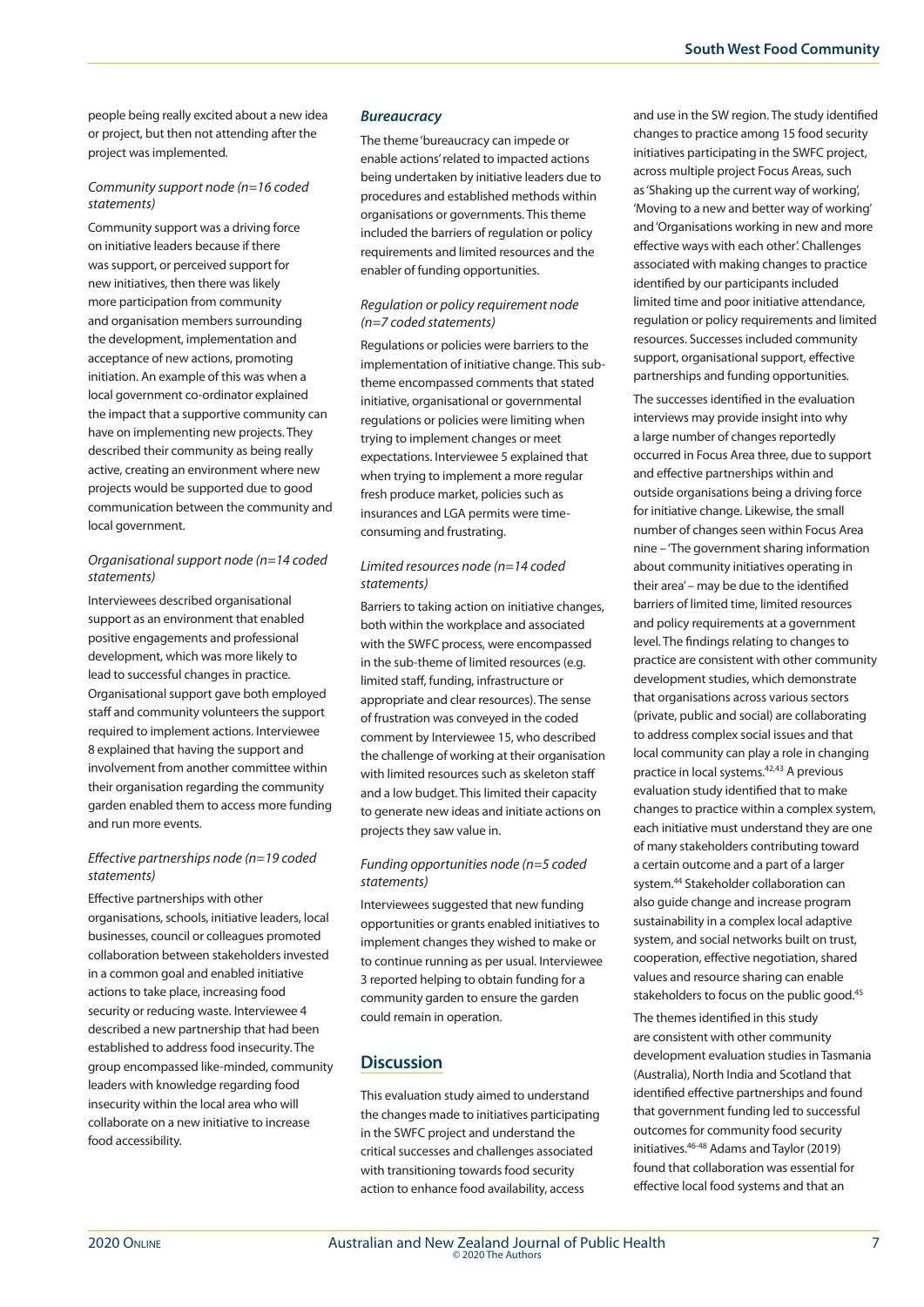innovative, diverse response was required to address community food security.46 The authors recommended that all levels of government should preference social procurement contracts that enhance local food systems.46 Similarly, the North Indian study identified that effective partnerships promoted resource sharing and mobilisation, training opportunities and government networking and led to successful community health programs.47 Limited time; lack of participation; lack of support from the community, local organisations and government; and limited resources were reported as factors that reduced the effectiveness of community development programs.47,48 To counter these issues, the study reported a need to increase resourcing and service provision to enable nutritious food access for at-risk population groups.46

A possible reason why initiatives in our study did not possess desirable characteristics was due to bureaucracy within organisations, particularly at a government level. This is supported by an evaluation of a Scottish community development health program that identified a lack of organisational and governmental support due to organisational restructuring, the hierarchy of stakeholders, the differences in stakeholders expectations and the misinterpretation of program aims as key contributors.48 In addition, markers of success included organisational and governmental support through funding and time led to successful intermediate outcomes that translated to long-term outcomes.<sup>48</sup>

Our study also highlighted the importance of the volunteers to support initiative changes. We found employed staff reported a lack of time to support additional voluntary duties even if desired. This was consistent with findings from an American study that identified people who were employed full time or work inflexible hours have less time to dedicate to volunteering roles,<sup>49</sup> impeding the progress of actions and negatively impacting the sustainability of projects.

## *Strengths and limitations*

Strengths of this evaluation study included the use of the Social Performance Measurement Matrix to inform the evaluation design, measuring changes (impact) to initiatives. Data were gathered from initiative leaders across varying local industries ranging from volunteers to LGA, enabling different perspectives, and there

was a broad investigation of all SWFC project components. Limitations included the small sample size, limiting generalisability. Further, some language relating to Focus Area characteristics used in SWFC baseline interviews was potentially difficult for some participants, potentially affecting the responses provided. While a number of initiatives had made changes to practice since the SWFC project action planning day, it was difficult to determine categorically if this was a direct result of the SWFC project alone.

#### *Implications and recommendations*

Recommendations include: i) replication of the Systemic Innovation Lab approach in other geographical contexts to extend its applicability, with due consideration of local conditions; ii) consolidation and simplification of interview questions during the initial SWFC baseline data collection and consideration of an online data collection process as opposed to face-to-face or telephone interviewing; and iii) LGA's supporting community-based projects through funding opportunities and promoting resource sharing to increase stakeholder collaboration, community awareness and support, and food availability and access.

## **Conclusions**

This evaluation identified that a Systemic Innovation Lab approach can be used to increase connection and collaboration between food security initiatives, support resource sharing between community organisations and enhance policies/plans at a LGA level to support healthy food availability, access and use. This particular approach and the outlined strategies could potentially be transferrable and used in other organisations, governments and communities with differing complex issues; however, further research is needed to establish the approach's efficacy in various contexts and in addressing other complex problems. The Australian-first SWFC project has the capacity to support region-toregion comparisons; this evaluation increases evidence for scaling to other regions of Western Australia and potentially other Australian states and territories.

## **References**

- 1. United Nations International Children's Emergency Fund. *The State of Food Security and Nutrition in the World 2018* [Internet]. New York (NY): UNICEF; 2018 [cited 2019 Jul 11]. Available from: https://data.unicef. org/resources/sofi-2018/
- 2. Brimblecombe J, van den Boogaard C, Ritchie J, Bailie R, Coveney J, Liberato S. From targets to ripples: Tracing the process of developing a community capacity building appraisal tool with remote Australian indigenous communities to tackle food security. *BMC Public Health*. 2014;14(914). https://doi. org/10.1186/1471-2458-14-914
- 3. Zivkovic S. Systemic innovation labs: a lab for wicked problems. *Soc Enterp J*. 2018;14(3):348-66.
- 4. Food and Agricultural Organisation. *SOFI 2018 The State of Food Security and Nutrition in the World 2019* [Internet]. Rome (ITA): FAO United Nations; 2018 [cited 2019 Jul 12]. Available from: http://www.fao.org/stateof-food-security-nutrition/en/
- 5. Innes-Hughes C, Bowers K, King L, Chapman K, Eden B. *Food Security: The What, How, Why and Where to of Food Security in NSW. Discussion Paper*. Sydney (AUST): University of Sydney Physical Activity, Nutrition and Obesity Research Group; 2013.
- 6. Rychetnik L, Webb K, Story L, Katz T. *Food Security Options Paper: A Planning Framework and Menu of Options for Policy and Practice Interventions*. Sydney (AUST): New South Wales Department of Health; 2003.
- 7. Ayala A, Meier BM. A human rights approach to the health implications of food and nutrition insecurity. *Public Health Rev*. 2017;38(10):10.
- 8. Godrich SL, Davies CR, Darby J, Devine A. What are the determinants of food security among regional and remote Western Australian children? *Aust N Z J Public Health*. 2017;41(2):172-7.
- 9. Davy D. Australia's efforts to improve food security for Aboriginal and Torres Strait Islander peoples. *Health Hum Rights*. 2016;18(2):209-18.
- 10. Australian Bureau of Statistics*. 4364.0.55.009 File Generated 20 December 2019 using Australian Health Survey, Nutrition and Physical Activity (2011–12)* [Internet]. Canberra (AUST): ABS; 2012 [cited 2019 Oct 25]. Available from: https://www.abs.gov.au/ausstats/ abs@.nsf/Lookup/by%20Subject/4364.0.55.009~2011- 12~Main%20Features~Further%20 information~10000
- 11. Butcher LM, O'Sullivan TA, Ryan MM, Lo J, Devine A. Utilising a multi-item questionnaire to assess household food security in Australia. *Health Promot J Austr*. 2019;30(1):9-17.
- 12. Kleve S, Davidson ZE, Gearon E, Booth S, Palermo C. Are low-to-middle-income households experiencing food insecurity in Victoria, Australia? An examination of the Victorian Population Health Survey, 2006-2009. *Aust J Prim Health*. 2017;23(3):249-56.
- 13. Pollard CM, Nyaradi A, Lester M, Sauer K. Understanding food security issues in remote Western Australian Indigenous communities. *Health Promot J Austr*. 2014;25(2):83-9.
- 14. Godrich SL, Lo J, Davies CR, Darby J, Devine A. Which food security determinants predict adequate vegetable consumption among rural Western Australian children? *Int J Environ Res Public Health*. 2017;14(1):40.
- 15. Rudolfsen I. Food insecurity and domestic instability: A review of the literature. *Terror Polit Violence*. 2018;32(5): 921-48.
- 16. Lindberg R, Lawrence M, Gold L, Friel S, Pegram O. *Food Insecurity in Australia: Implications for General Practitioners*. Melbourne (AUST): Royal Australian College of General Practitioners; 2015.
- 17. Booth S, Smith A. Food security and poverty in Australiachallenges for dietitians. *Aust J Nutr Diet.* 2001;58(3):150- 6.
- 18. Jyoti DF, Frongillo EA, Jones SJ. Food insecurity affects school children's academic performance, weight gain, and social skills 1-3. *J Nutr*. 2005;135(12):2831-9
- 19. Godrich SL, Loewen OK, Blanchet R, Willows N, Veugelers P. Canadian children from food insecure households experience low self-esteem and selfefficacy for healthy lifestyle choices. *Nutrients*. 2019;11(3):675.